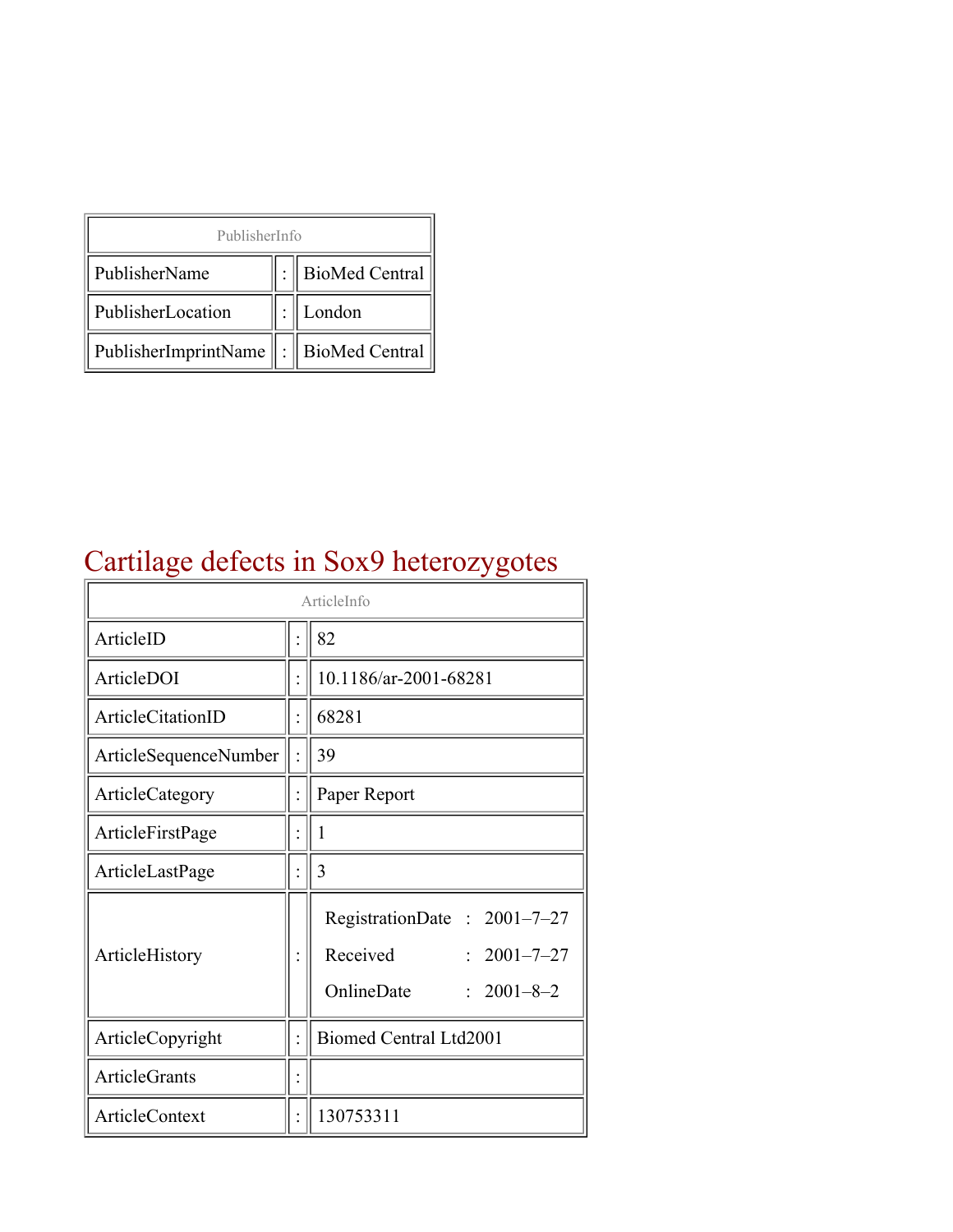Aff1 NIAMS, National Institutes of Health, Bethesda, MD, USA

#### Keywords

Campomelic dysplasia, cartilage, chondrogenesis, knockout mouse, mineralization, transcription factors

#### Context

Sox9 is a high mobility group (HMG)-box DNA-binding transcription factor that is essential for chondrogenesis. During embryonic development, Sox9 is expressed at high levels in all chondroprogenitor cells. Sox9 directly regulates the expression of cartilage-specific genes such as types II and XI collagens. Mutations in the human SOX9 gene result in haploinsufficiency and the skeletal malformation syndrome campomelic dysplasia (CD). CD patients are characterized by a number of skeletal malformations typifies by short limb dwarfism and bowing of the tibiae and femora, craniofacial dysmorphogenesis including cleft palate and micrognathia, and XY sex reversal. Previously, this group has generated embryonic stem (ES) cells bearing targeted disruption of Sox9 (see Additional

information [1]) and discovered that no cartilage developed in teratomas derived from Sox9<sup>-/-</sup> ES cells. This study generated Sox9 heterozygous mutant mice with reduced Sox9 expression level, which produce a phenotype similar to that of the CD scenario.

## Significant findings

The mice were generated with significantly reduced Sox9 transcript and protein levels in newborn chondrocytes. Reduced levels of Sox9 and type II collagen were detected as early as embryonic day 10.5 (E10.5). Mutant animals exhibited perinatal lethality, cleft secondary palate and skeletal defects of all bones derived from endochondral ossification, notably hypoplasia and bending. These defects were attributed to delay or defective formation of cartilage primordia. These skeletal abnormalities are similar to those found in CD patients. Skeletal patterning was not affected. Mutant animals also showed premature mineralization of skeletal elements, including that of the craniofacial region and vertebral column. The overall organization upon analyses of the growth plate in the heterozygote was comparable to wild type, and the resting and proliferating zones were similar. However, the hypertrophic zone in the heterozygote was thicker as demonstrated by an expanded region of type X collagen expression. The authors concluded that Sox9 dosage is critical for mesenchymal condensation of cartilage primordia and the maintenance of chondrocyte in prehypertrophy.